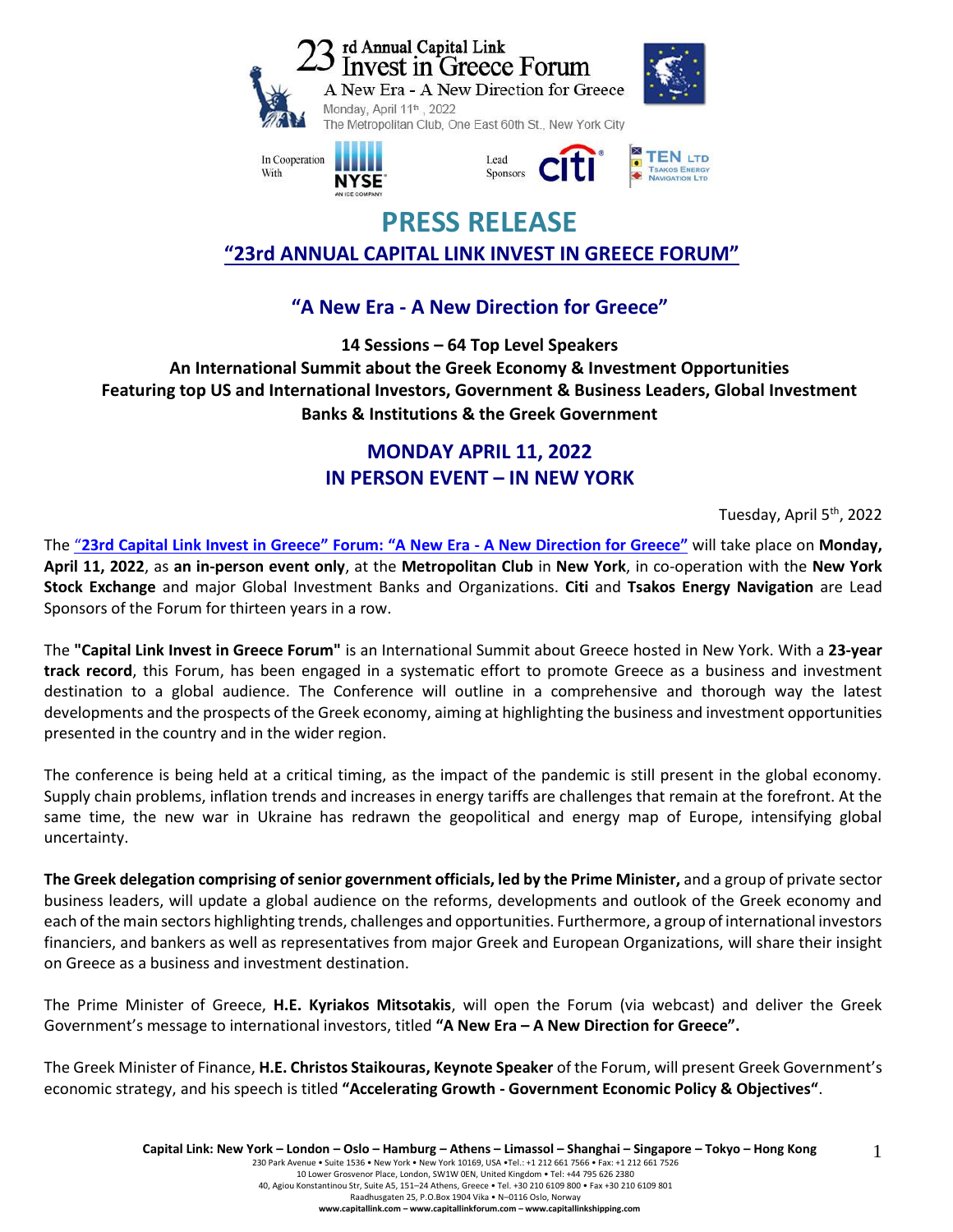At the official luncheon which will be hosted in the context of the Forum, Keynote Speakers are **H.E. Adonis Georgiadis** Minister of Development & Investments of Greece, and the Chairman & Chief Executive Officer of **PFIZER, Dr. Albert Bourla.**

The following speakers will make Introductory Remarks: **Mr. John Tuttle,** Vice Chairman & Chief Commercial Officer - **Intercontinental Exchange | NYSE** - **New York Stock Exchange, Mr. Jay Collins**, Managing Director, Vice Chairman Corporate & Investment Banking – **Citi.**

**Dr. Nikolas P. Tsakos**, Founder, President & CEO - **TEN Ltd.**, will speak on the topic **"The State of Greek & Global Shipping".**

The panel entitled **"GREEK ECONOMY ROUNDTABLE – IMPLICATIONS FROM THE UKRAINE CRISIS - REFORMS ENHANCING THE BUSINESS & INVESTMENT LANDSCAPE"** will be moderated by **Mr. George Bersis,** Partner – POTAMITISVEKRIS who will also speak on **"The New Restructuring & Bankruptcy Code – Speeding the Adjudication of Justice"**. • **Mr. George Pitsilis** - Governor – Independent Authority for Public Revenue – Hellenic Republic will speak on the subject of **"Reinforcing Greece's Public Revenue & Taxation System"** • **H.E. Panos Tsakloglou,** Deputy Minister of Labour & Social Affairs – Hellenic Republic will cover **"Labor & Pension Reform"** • **Dr. Tasos Anastasatos,** Group Chief Economist, Deputy General Manager, EUROBANK and • **Mr. Filippo Taddei,** Senior European Economist, Executive Director – Goldman Sachs International will elaborate on the potential impact of the Ukraine crisis in the Greek economy.

**"GREECE's FORAY INTO THE INTERNATIONAL DEBT & EQUITY CAPITAL MARKETS"** is the panel discussion that will be moderated by **Mr. Apostolos Gkoutzinis**, Partner – Milbank with panelists : •**Mrs. Myriam Zapata,** Managing Director, Debt Capital Markets, Sustainable Finance ESG, BNP Paribas • **Mr. Paul Simpkin,** Managing Director & Co-Head European Loans & Leveraged Finance – Citi • **Mr. Dimitris Kofitsas,** Head of Greece Investment Banking Coverage and Financing – Goldman Sachs • **Mrs. Alexandra Konida**, Managing Director, Head of Wholesale Banking Greece – HSBC Greece • **Mr. Morven Jones,** Managing Director, Head of Debt Capital Markets – EMEA Nomura • **Mr. Dimitrios Tsakonas,** Director General – Public Debt Management Agency • **Mr. Konstantinos Alexandridis**, CFO – Public Power Corporation of Greece – PUBLIC POWER CORPORATION S.A. (PPC S.A.)

On the panel discussion titled **"Large Projects Transforming Greece – Business & Investment Opportunities"**, moderated by **Mr. Panayotis Bernitsas,** Managing Partner – Bernitsas Law, **H.E. Nikos Papathanasis,** Alternate Minister of Development & Investments Private Investments & PPPs, will discuss topics under his area of responsibility, together with **Mrs. Ravina Advani,** Head of Energy Natural Resources & Renewables Coverage – BNP Paribas • **Mrs. Penelope Lazaridou,** General Financial Manager – Executive Board Member - GEK TERNA Group **• Mr. Christos Balaskas**, Vice President & General Manager - Greece – Eldorado Gold Corporation • **Mr. Gregory D. Dimitriadis**, CEO & Member of the Board of Directors - Hellenic Corporation of Assets and Participations SA.

**Mr. Odisseas Athanasiou,** Chief Executive Officer of Lamda Development will make a presentation entitled **"THE ELLINIKON UNDERWAY– FROM VISION TO REALITY"** on the largest regeneration project that will take place in Greece at Ellinikon, the former Athens airport, an € 8 billion investment at 6.000.000. sqm. followed by a One-on-one discussion with **Mr. Petros Machas,** Founding Partner & Chairman – Machas & Partners Law Firm.

The importance of Energy is highlighted at the panel discussion entitled "**THE NEW ENERGY & UTILITIES LANDSCAPE IN GREECE"** moderated by **Mr. Yannis Kourniotis,** Partner, Head of Project Finance & Development – Lambadarios Law Firm with panelists : • **Mr. Ioannis Karampelas,** CEO – ADMIE (IPTO) Holding SA • **Mr. Pablo Escondrillas**, Managing Director, European Power & Utilities – Citi **• Mr. Harry Sachinis**, CEO – Athens Water Supply & Sewerage Company SA (EYDAP) **• Mr. Vasilis Tsaitas**, Chief Financial Officer – Hellenic Petroleum Holdings S.A. **• Mr. Vlasios Souflis,** Director of International Business Development – Lightsource bp **• Mr. Konstantinos Mavros**, CEO – PPC Renewables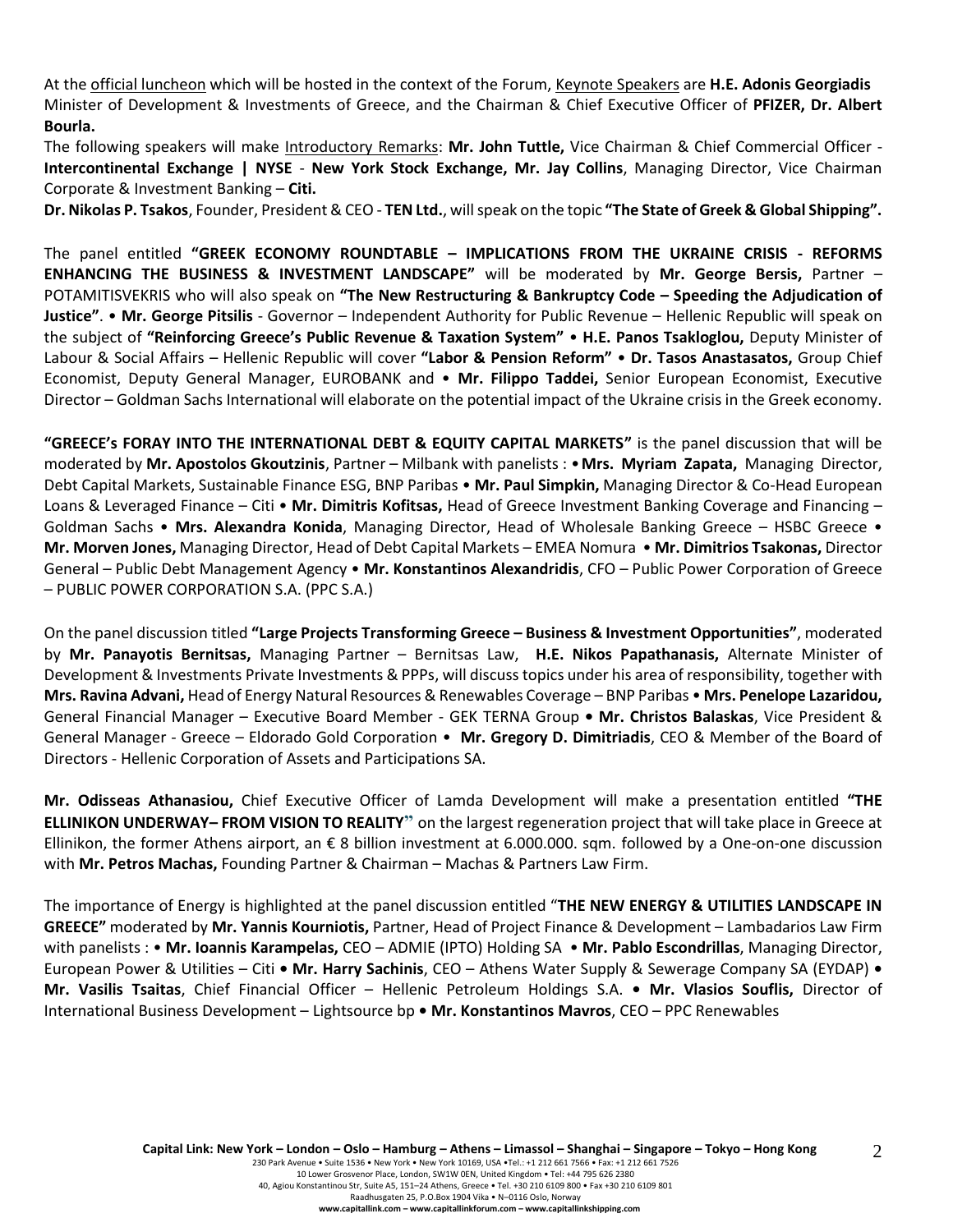Tourism is one of the most important sectors of the Greek economy and a key pillar of economic growth. As such the panel entitled **"TOURISM & HOSPITALITY – SHORT TERM CHALLENGES – LONG TERM OPPORTUNITIES"** will cover the importance and the potential of the sector, the unique characteristics of the Greek tourism industry and the future challenges ahead. **Mr. Dimitrios Christopoulos**, Managing Partner – D.C. CHRISTOPOULOS & PARTNERS is moderating the panel with the participation of panelists: **• Mr. Andreas Taprantzis**, CEO – AVIS Greece • **Mr. Konstantinos Dedes**, President – DEDES & ASSOCIATES LAW FIRM **• Mr. Konstantinos Zikos**, Deputy General Secretary – Greek National Tourism Organization, GNTO **• Mr. Manolis Sigalas**, Managing Director of Southern Europe – HILL INTERNATIONAL.

The Forum features top level executives from the Banking sector both from the largest international banks, more specifically from, **Goldman Sachs, Barclays, BNP Paribas, Citi, HSBC, Nomura** and **AXIA Ventures Group**, as well as from the Greek Banking sector, in particular from **Alpha Bank, National Bank of Greece, Eurobank και Piraeus Bank.**

**Mr. Christos Megalou**, Chief Executive Officer- Piraeus Bank, will make a keynote address on the **"GREEK BANKING SECTOR – GROWTH & DEVELOPMENT OUTLOOK"** which will be followed by a panel discussion moderated by **Mr. Georgios Papadimitriou,** Partner, Accounts & Markets Leader, Central, Eastern and Southeastern Europe & Central Asia – EY, featuring **Mrs. Elizabeth McCaul,** Member of the Supervisory Board – European Central Bank**, Mr. Lazaros Papagaryfallou**, General Manager/CFO - Alpha Bank, **Mr. Christos Christodoulou,** Group CFO - National Bank of Greece, **Mr. José Manuel Gasalla Benitez**, Partner | Private Capital – Oliver Wyman, **Mr. Theodore Gnardellis,** Executive General Manager, Group CFO – Piraeus Bank and **Mr. Luca Maiorana,** Head of FIG Emerging Europe, Head of Fintech and Asset Management Banking Coverage – Barclays.

**"WHY GREECE–THE DOMESTIC INSTITUTIONAL INVESTOR VIEWPOINT"** will be moderated by: **Mrs. Elisabeth Eleftheriades,** Partner – Kyriakides Georgopoulos Law Firm with panelists : **• Mr. Nicos Koulis,** CEO/Partner – DECA Investments AIFM **• Mr. Takis Solomos**, Partner – Elikonos Capital Partners • **Mrs. Eleni Bathianaki,** Partner – EOS Capital Partners • **Mr. George Georgakopoulos**, Managing Director Greece – INTRUM • **Mr. John Gikopoulos**, Chief Innovation Officer & Head AI & Analytics – Qualco Group

**"WHY GREECE – THE INTERNATIONAL INVESTOR PERSPECTIVE"** will be presented by a panel discussion moderated by **Mr. Konstantinos (Dean) Melitsanopoulos,** Partner – Reed Smith LLP and participants : **• Mr. Anastasios Astyfidis,** Founder & Managing Director - AMBROSIA CAPITAL **• Mr. Dimitrios Athanasopoulos**, Group Managing Director – AXIA Ventures Group Ltd **• Mr. Georgios Elekidis**, Director – Bain Capital Credit **• Mr. Alex Fotakidis**, Partner & Head of CVC Greece – CVC Capital Partners **• Mr. Samy David**, Partner – Grifon Capital / FORTRESS **• Mr. George Andriopoulos,** Vice President – Partners Group

**Mr. Vassilis Kontozamanis**, Advisor to the Prime Minister Hellenic Republic, Former Alternate Minister of Health, will discuss the topic **"Investment Opportunities in the Healthcare Sector in Greece".** The Greek government is committed to a strong, effective, and resilient healthcare system that meets all needs and adheres to the principles of value-based healthcare. Structural reforms, already in progress, create a favorable investment environment. Up to now, the health sector has attracted a considerable number of international investors which have established a strong foothold. The Ministry of Health has designed Public-Private-Partnership (PPP) schemes to upgrade existing health services offered, develop new ones and modernize infrastructure. The country holds unique characteristics such as highly trained healthcare personnel with international recognition, world-class facilities, and advanced medical technology in line with European quality and safety standards. Undoubtedly, Greece is an attractive investment destination. During the 23rd Annual Capital Link Invest in Greece Forum Mr. Kontozamanis will invite the investor community to seize the opportunities that have arisen in the health sector.

**H.E. Geoffrey R. Pyatt,** U.S. Ambassador to the Hellenic Republic, will also address the participants via video message.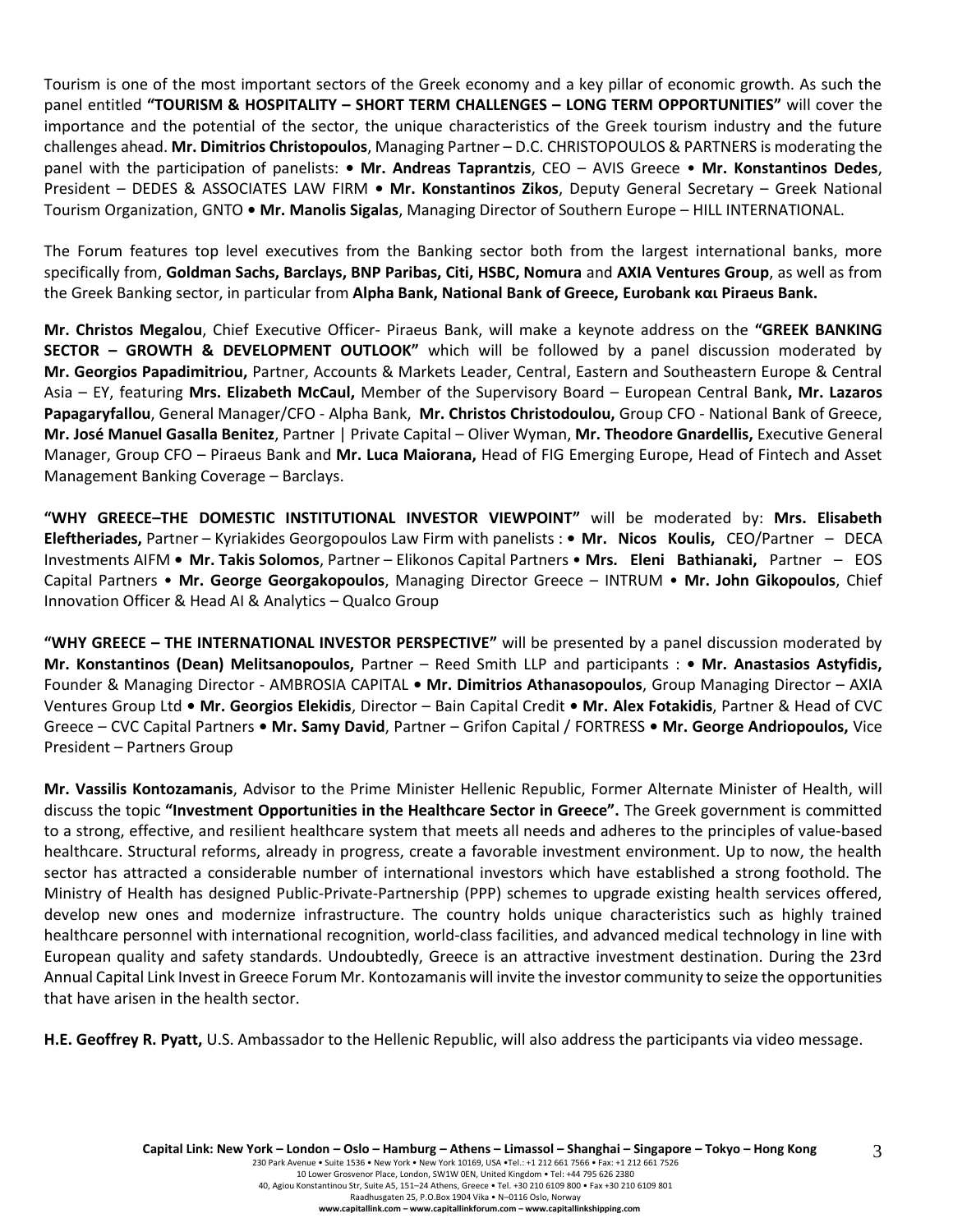## **Award Ceremony – Official Dinner «2021 Hellenic Capital Link Leadership Award»**

The Forum concludes with an official **Dinner** honoring **Mr. Alex Fotakidis**, Partner & Head of Greece - **CVC Capital Partners**, with the **"2021 Capital Link Hellenic Leadership Award"**, for his outstanding contribution to Greece.

We recognize CVC Capital Partners and **Mr. Alex Fotakidis**, the partner heading the Greek investment team, for the positive impact on Greece and the Greek economy with the active investment participation and also for raising the profile of Greece as an investment destination within the global investment community. CVC Capital Partners' investments are a direct boost to the Greek economy and also a vote of confidence that can help attract additional foreign investments.

#### **H.E. Alexandra Papadopoulou, Ambassador of Greece to the United States**, will deliver **Welcome Remarks**.

The **Keynote Address** will be delivered by **Mrs. Erika Olson**, Deputy Assistant Secretary, Bureau of European and Eurasian Affairs - **U.S. DEPARTMENT OF STATE.**

**Mr. Panayotis Bernitsas**, Managing Partner - Bernitsas Law, will deliver **Opening Remarks**.

**Mr. Georgios Papadimitriou**, Partner, Accounts & Markets Leader, Central, Eastern and Southeastern Europe & Central Asia - EY **will introduce** the **honoree, Mr. Alex Fotakidis,** Partner & Head of Greece - **CVC Capital Partners,** who will make **Keynote Remarks.** 

The **Capital Link Hellenic Leadership Award** is presented annually to a person or an organization for outstanding contribution in fostering closer ties between Greece and the global business and investment community. Previous honorees were in **2012, Mr. Andrew N. Liveris**, Chairman and Chief Executive Officer of The Dow Chemical Company, in **2013, Mr. John Calamos,** Chairman, CEO & Global Co-Chief Investment Officer of Calamos Investments, in **2014, Mr. George Logothetis,** Chairman and CEO of Libra Group and in **2015, Dr. Anthony Papadimitriou,** President to the Board of Directors of Alexander S. Onassis Foundation & Managing Partner of "A.S. Papadimitriou & Partners Law Firm, in **2016, Mr. Wilbur L. Ross,** Chairman & Chief Strategy Officer of WL Ross & Co., in **2017, Mr. Andre Calantzopoulos**, CEO – Philip Morris International, in **2018, Mr. Evangelos Mytilineos**, Chairman & CEO of Mytilineos and in **2019**, **Mr. John Paulson,**  President & Portfolio Manager - Paulson & Co. Inc.

**The Dinner is Sponsored by ΕΥ.**

## **One-On-One Meetings**

As in previous years, the Forum will provide foreign investors with unique networking opportunities through **one-to-one meetings with listed and not listed companies, as well as, with members of the Greek Government Delegation**  <https://forums.capitallink.com/greece/2021/signup-1x1.html>

### **TUESDSAY, APRIL, 12, 2022**

### **«GREEK AMERICAN ISSUER DAY» at the New York Stock Exchange**

On **Tuesday April 12, 2022**, within the context of the **"23rd Annual Capital Link Invest in Greece Forum"**, the **New York Stock Exchange** in cooperation with **Capital Link** organize a special ceremony honoring the **"Greek American Issuer Day at NYSE",** during which Greek & Greek American companies listed on the New York Stock Exchange **will ring the Opening Bell at the New York Stock Exchange**. The event will be broadcasted live on major news stations in the United States and abroad to an audience of millions of viewers worldwide and it is an event of unique visibility throughout the world.

### **PARTICIPATING COMPANIES:**

ADMIE (IPTO) Holding SA • Alpha Bank • Ambrosia Capital • Athens Water Supply & Sewage Company S.A. (EYDAP) • AVIS Greece • AXIA Ventures Group Ltd • Bain Capital Credit • Barclays • Bernitsas Law • BNP Paribas • Citi • CVC Capital Partners • D.C. CHRISTOPOULOS & PARTNERS • DECA Investments AIFM • DEDES & ASSOCIATES LAW FIRM • Dimand Real

4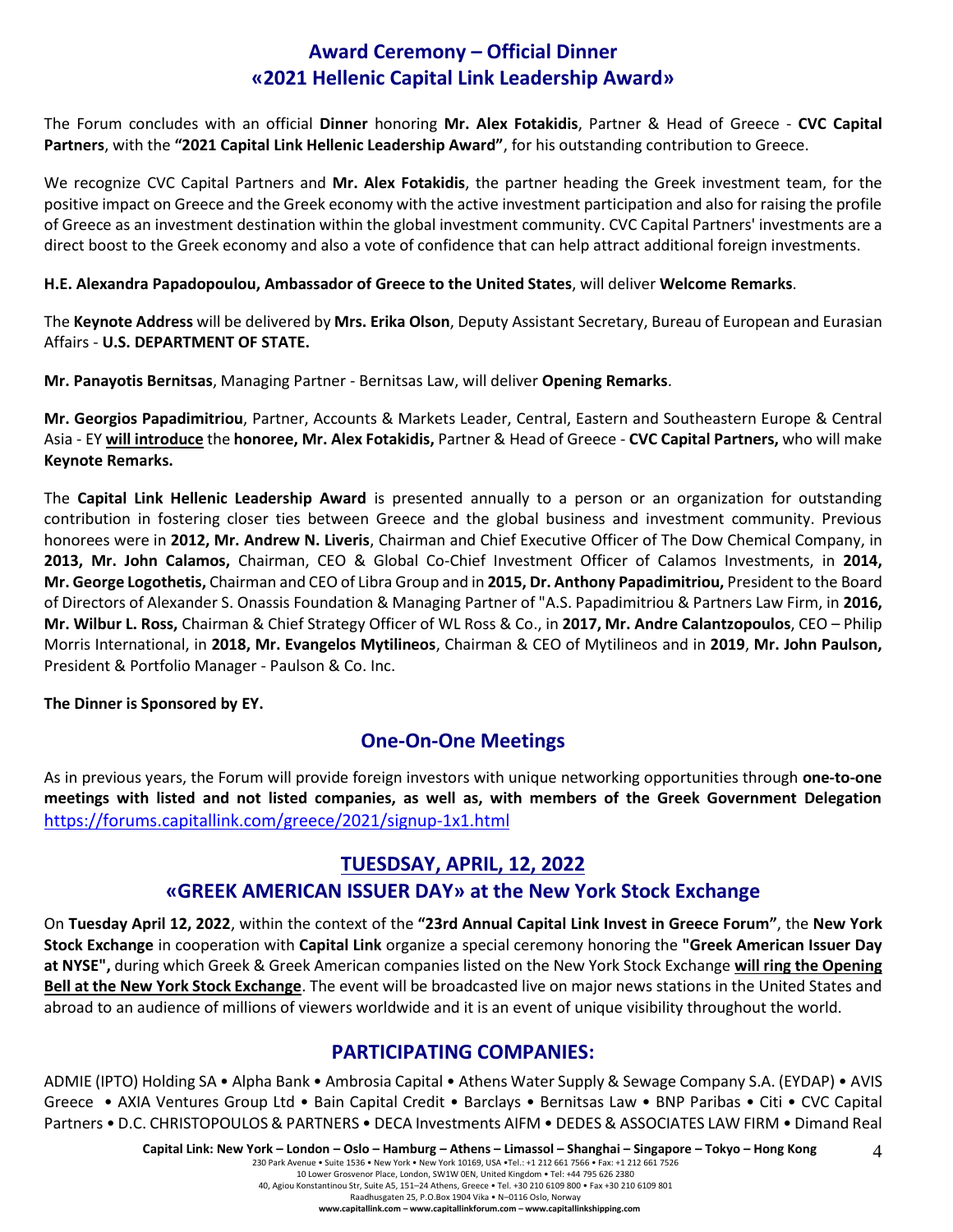Estate Development • Eldorado Gold Corporation • Elikonos Capital Partners • EOS Capital Partners • European Central Bank • EY • Flott & Co. PC • GEK TERNA Group • Greek National Tourism Organisation – GNTO • Goldman Sachs • Goldman Sachs International • Grifon Capital Advisors/ FORTRESS • Hellenic Medical Society • Hellenic Petroleum Holdings S.A. • HILL INTERNATIONAL • HSBC Greece • INTRUM • Kyriakides Georgopoulos Law Firm • Lambadarios Law Firm • Lamda Development • LightsourceBP • Machas & Partners Law Firm • Milbank • National Bank of Greece • Nomura International • NN Hellas • Oliver & Wyman • OTE Group of Companies • Partners Group • Pfizer • Piraeus Bank • POTAMITISVEKRIS • PPC Renewables • Public Power Corporation of Greece – PUBLIC POWER CORPORATION S.A. (PPC S.A.) • Qualco Group • Reed Smith LLP • SMERemedium Cap • Tsakos Energy Navigation - TEN Ltd. • Trastor REIC

#### **THE FORUM IS ORGANIZED:**

**IN COOPERATION WITH:** New York Stock Exchange **SPONSORS:**

*Lead Sponsors:* Η Citi και η Tsakos Energy Navigation - TEN Ltd. είναι Κύριοι Χορηγοί του Συνεδρίου τα τελευταία 13 χρόνια.

*Gold Sponsors:* Barclays • BNP Paribas • EY • Goldman Sachs • Piraeus Bank

*Grand Sponsors:* Alpha Bank • Ambrosia Capital • Athens Water Supply & Sewage Company (EYDAP) • AVIS • AXIA Ventures Group • Bernitsas Law • Eldorado Gold • Greek National Tourism Organisation (GNTO) • Hellenic Petroleum Holdings S.A. • HILL International • HSBC Greece • Kyriakides Georgopoulos Law Firm • Lambadarios Law Firm • Lamda Development • Milbank LLP • National Bank of Greece • NN Hellas • Nomura International • Oliver Wyman • OTE Group of Companies • POTAMITISVEKRIS • Public Power Corporation of Greece – PUBLIC POWER CORPORATION S.A. (PPC S.A.) • PPC Renewables • Qualco Group • Reed Smith

*Sponsors:* D.C. CHRISTOPOULOS & PARTNERS • DEDES & ASSOCIATES LAW FIRM • Eurobank S.A. • GEK TERNA • INTRUM • Machas & Partners Law Firm

*Supporting Sponsors:* ADMIE (IPTO) Holding SA • DECA Investments AIFM • Dimand Real Estate • Elikonos Capital Partners • EOS Capital Partners • Flott & Co. PC • SMERemediumCap • Trastor REIC

*Cocktail Reception Sponsor:* Navios Maritime Partners L.P.

*Dinner Sponsor:* EY

**SUPPORTING ORGANIZATIONS:** Ministry of Foreign Affairs, General Secretariat for Greeks Abroad and Public Diplomacy, Hellenic Republic • Consulate General of Greece in NY • AHEPA • AHEPA Delphi Chapter 25 • American Hellenic Institute (AHI) • Consulate General of Greece, NY – Trade Office • Cyprus-US Chamber of Commerce • European American Chamber of Commerce, New York • European Financial Management Association (EFM) • Greek American Chamber of Commerce NJ/PA • Hellenic American Bankers Association – HABA • Hellenic American Chamber of Commerce • Hellenic American Women's Council (HAWK) • Hellenic Bankers Association UK • Hellenic Corporation of Assets & Participations • Hellenic Lawyers Association • Leadership 100 • The Hellenic Initiative • World Hellenic Inter-Parliamentary Association

**MEDIA PARTNERS:** Antenna • Antenna Satellite • AllAboutShipping.co.UK • Anamniseis • Banking News • Εθνικός Κήρυξ – The National Herald • Greek Reporter • Hellenic Daily News – NY • Hellas Journal By Mignatiou.Com • Hellenic DNA • Hellenic News of America • MEGA – TO BHMA – TA NEA – in.gr – ot.gr-Οικονομικός Ταχυδρόμος • NGTV • Oikonomiki Epitheorisi – Greek Business File • Athens - Macedonian News Agency • World Energy News

#### **For further information, please contact: NEW YORK // Ms. Olga Bornozi & Ms. Eleni Bej**  Tel.: +1 212 661 75 66 - Email: [obornozi@capitallink.com](mailto:obornozi@capitallink.com) [; ebej@capitallink.com](mailto:ebej@capitallink.com) **ATHENS //** Ms. Athena Kosmadaki & Ms. Eliza Terzidi & Ms. Ioanna Georgiou Tel.: +30 210 6109800 Email [: athensoffice@capitallink.com](mailto:athensoffice@capitallink.com) ; [contentmanager@capitallink.com](mailto:contentmanager@capitallink.com) ; marketing@capitallink.com ;

#### **Or visit:**

<https://forums.capitallink.com/greece/2021/agenda.html> [www.capitallink.com](http://www.capitallink.com/) 

Capital Link: New York - London - Oslo - Hamburg - Athens - Limassol - Shanghai - Singapore - Tokyo - Hong Kong

5

230 Park Avenue • Suite 1536 • New York • New York 10169, USA •Tel.: +1 212 661 7566 • Fax: +1 212 661 7526 10 Lower Grosvenor Place, London, SW1W 0EN, United Kingdom • Tel: +44 795 626 2380 40, Agiou Konstantinou Str, Suite A5, 151–24 Athens, Greece • Tel. +30 210 6109 800 • Fax +30 210 6109 801 Raadhusgaten 25, P.O.Box 1904 Vika • N–0116 Oslo, Norway **www.capitallink.com – www.capitallinkforum.com – www.capitallinkshipping.com**